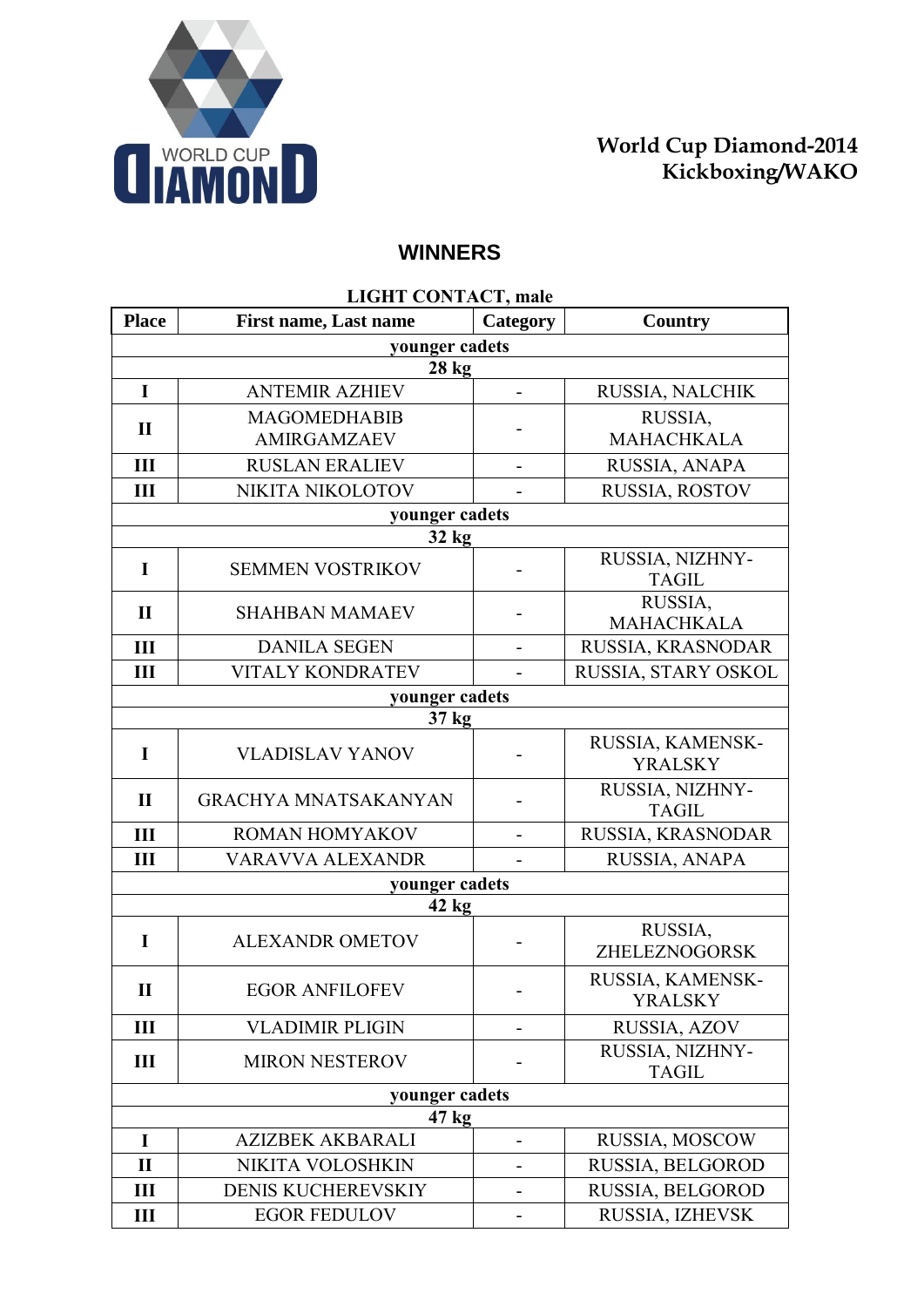| younger cadets   |                                       |                          |                                       |  |
|------------------|---------------------------------------|--------------------------|---------------------------------------|--|
|                  | $+47$ kg                              |                          |                                       |  |
| I                | <b>STEPAN PESKAREV</b>                | $\overline{\phantom{0}}$ | RUSSIA, KALUGA                        |  |
| $\mathbf{I}$     | <b>DMITRI NAHCHENKO</b>               |                          | RUSSIA, TAGANROG                      |  |
| III              | PAVEL SHELEPHEV                       |                          | RUSSIA, DOROHOVO                      |  |
| Ш                | <b>IGOR AFANASEV</b>                  |                          | RUSSIA, IRKUTSK                       |  |
|                  | older cadets                          |                          |                                       |  |
| $\mathbf I$      | 42 kg<br><b>DANIL VENDACHIN</b>       |                          | RUSSIA, OZERSK                        |  |
| $\mathbf{I}$     | <b>VLADIMIR KOVALENKO</b>             |                          | RUSSIA, KRASNODAR                     |  |
|                  |                                       | $\overline{\phantom{0}}$ |                                       |  |
| III              | <b>GOBIEJON RAXIMOV</b>               | -                        | <b>UZBEKISTAN,</b><br><b>NAMANGAN</b> |  |
| III              | <b>KIRILL KAMENSEV</b>                | $\overline{\phantom{a}}$ | RUSSIA, TAGANROG                      |  |
|                  | older cadets                          |                          |                                       |  |
|                  | 47 kg                                 |                          |                                       |  |
| $\mathbf I$      | <b>RAKIN NICHOLAS</b>                 | $\blacksquare$           | RUSSIA, ASTRAKHAN                     |  |
| $\mathbf{I}$     | <b>DANIIL ORLOV</b>                   | $\overline{\phantom{0}}$ | RUSSIA, MOSCOW                        |  |
| III              | <b>DAVID DEVADZE</b>                  |                          | RUSSIA, KRASNODAR                     |  |
| III              | <b>AIDAR YESBOLATOV</b>               |                          | KAZAKHSTAN, SEMEY                     |  |
|                  | older cadets                          |                          |                                       |  |
|                  | $52$ kg                               |                          |                                       |  |
| I                | PAVEL BELOV<br><b>TIMUR BALTACHEV</b> |                          | RUSSIA, SAMARA                        |  |
| $\mathbf{I}$     |                                       | -                        | RUSSIA, GLAZOV<br>RUSSIA,             |  |
| III              | <b>DMITRII IVANOV</b>                 |                          | <b>CHELYABINSK</b>                    |  |
| Ш                | <b>DMITRIY IVANOV</b>                 |                          | RUSSIA,<br><b>CHELYABINSK</b>         |  |
|                  | older cadets                          |                          |                                       |  |
|                  | $57$ kg                               |                          |                                       |  |
| $\mathbf I$      | MAGAMED ABDURAHMANOV                  |                          | RUSSIA, DAGESTAN                      |  |
| $\mathbf{I}$     | <b>IGOR CHERNOV</b>                   |                          | RUSSIA, OREL                          |  |
| $\mathbf{I}$     | <b>NIKITA ORCOV</b>                   |                          | RUSSIA, MOSCOW                        |  |
| $\mathbf{I}$     | <b>ALEXEI POTAPOV</b>                 |                          | RUSSIA, NIZHNY-<br><b>TAGIL</b>       |  |
| older cadets     |                                       |                          |                                       |  |
| $63 \text{ kg}$  |                                       |                          |                                       |  |
| I                | <b>VLADISLAV UMNOV</b>                |                          | RUSSIA, ULYANOVSK                     |  |
| $\mathbf{I}$     | <b>MAXIM KOMAROV</b>                  |                          | RUSSIA,<br>ZHELEZNOGORSK              |  |
| Ш                | ALEKSANDER GOVORUHIN                  |                          | RUSSIA, ANAPA                         |  |
| Ш                | NIKITA SYLKA                          |                          | RUSSIA, BELGOROD                      |  |
| older cadets     |                                       |                          |                                       |  |
| 69 <sub>kg</sub> |                                       |                          |                                       |  |
| I                | <b>KIRILL VERESOVOI</b>               |                          | RUSSIA, BELGOROD                      |  |
| $\mathbf{I}$     | <b>KANTEMIR TAJEV</b>                 | -                        | RUSSIA, MOSCOW                        |  |
| Ш                | NIKITA SHERSTNEV                      |                          | RUSSIA, NIZHNY-<br><b>TAGIL</b>       |  |
| $\mathbf{III}$   | YURI SAVCHENKO                        |                          | RUSSIA, ULYANOVSK                     |  |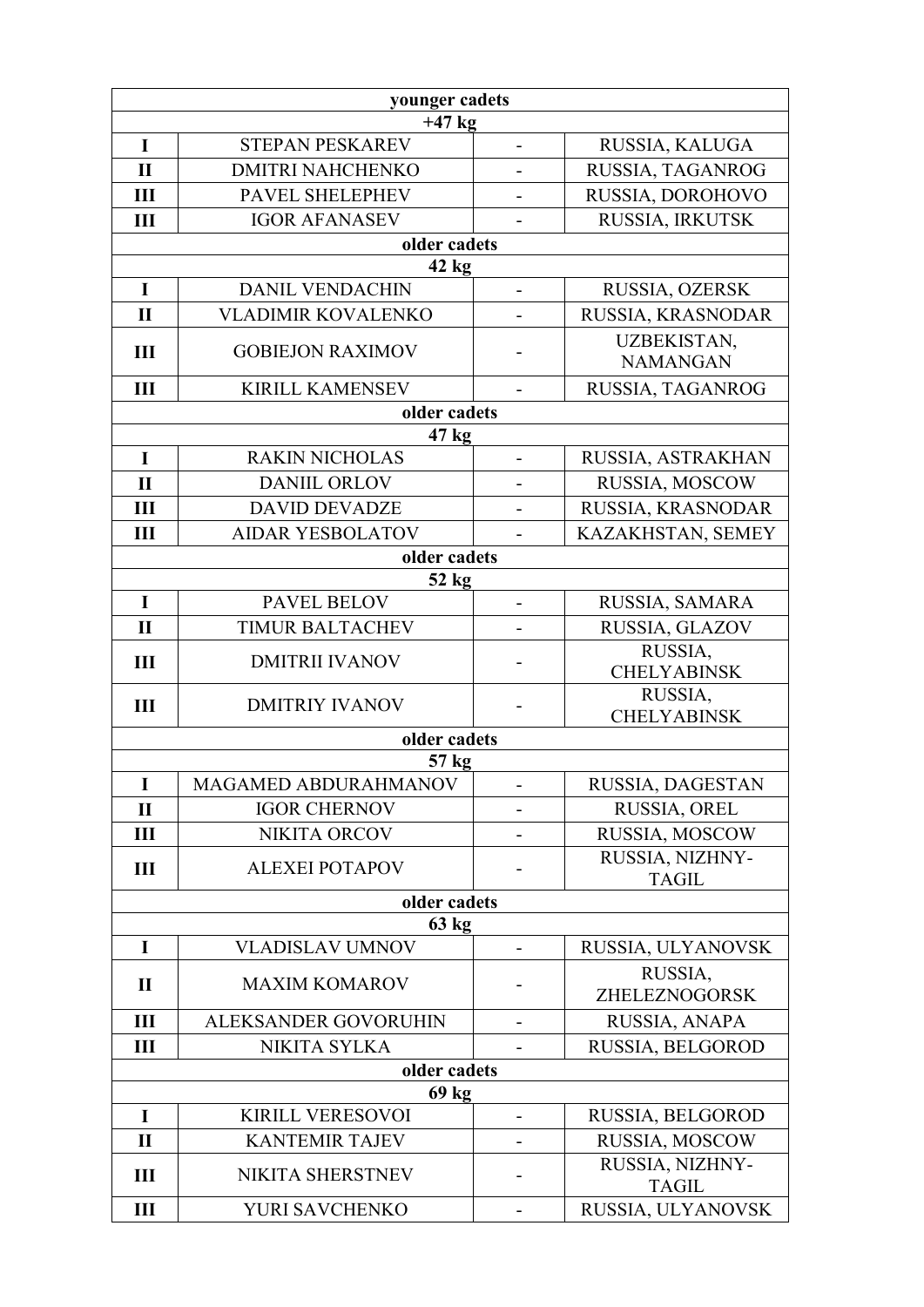| older cadets    |                                |                              |                                    |  |
|-----------------|--------------------------------|------------------------------|------------------------------------|--|
| $+69$ kg        |                                |                              |                                    |  |
| I               | <b>SERGEI FOKIN</b>            | $\overline{\phantom{0}}$     | RUSSIA, AZOV                       |  |
| $\mathbf{I}$    | PAVEL TREBOGANOV               |                              | RUSSIA, MOSCOW                     |  |
| Ш               | <b>ARTEM DEMENEV</b>           |                              | RUSSIA, DOROHOVO                   |  |
| Ш               | NICKOLAY BOLOTOV               |                              | RUSSIA, BELGOROD                   |  |
|                 | junior                         |                              |                                    |  |
|                 | 57 kg                          |                              |                                    |  |
| $\mathbf I$     | MAGAMED MAGAMEDOV              |                              | RUSSIA, DAGESTAN                   |  |
| $\mathbf{I}$    | <b>VALERA KHAIMIH</b>          |                              | RUSSIA, GLAZOV                     |  |
|                 | junior                         |                              |                                    |  |
| $\mathbf I$     | 63 kg<br><b>ARTYR HASIANOV</b> | $\overline{a}$               | RUSSIA, ULYANOVSK                  |  |
| $\mathbf{I}$    | HACHATYR MALHASYAN             |                              | RUSSIA, ULYANOVSK                  |  |
| Ш               | <b>KIRILL GURIEV</b>           | $\overline{\phantom{0}}$     | RUSSIA, AZOV                       |  |
|                 |                                |                              |                                    |  |
| Ш               | <b>EVGENIY GIMATOV</b>         |                              | RUSSIA, KAMENSK-<br><b>YRALSKY</b> |  |
|                 | junior                         |                              |                                    |  |
|                 | 69 kg                          |                              |                                    |  |
| $\mathbf I$     | <b>IGOR ALEXENKO</b>           | $\overline{a}$               | RUSSIA, KRASNODAR                  |  |
| $\mathbf{I}$    | <b>ILYA PECHENKIN</b>          |                              | RUSSIA, IZHEVSK                    |  |
| Ш               | <b>VLAD SHTAFIRNIY</b>         |                              | RUSSIA, ANAPA                      |  |
| Ш               | <b>DANIIL MICHKASOV</b>        |                              | RUSSIA, BARNAUL                    |  |
|                 | senior                         |                              |                                    |  |
| I               | 63 kg<br>VITALIY LITVINENKO    | $\overline{a}$               | RUSSIA, KRASNODAR                  |  |
| $\mathbf{I}$    | <b>MIKHAIL GAVRILOV</b>        | $\overline{\phantom{0}}$     | RUSSIA, ULYANOVSK                  |  |
| Ш               | <b>DMITRY VODYSHEV</b>         |                              | RUSSIA, SAMARA                     |  |
| Ш               | <b>SALAUAT ZULKASHEV</b>       | $\qquad \qquad \blacksquare$ | <b>KAZAKHSTAN</b>                  |  |
|                 | senior                         |                              |                                    |  |
|                 | 69 kg                          |                              |                                    |  |
| I               | <b>RAMIS ABDULLIN</b>          |                              | RUSSIA, ULYANOVSK                  |  |
| $\mathbf{I}$    | <b>ISHARIFF AKRAMOV</b>        |                              | RUSSIA, NIZHNY-                    |  |
|                 |                                |                              | <b>TAGIL</b>                       |  |
| senior<br>74 kg |                                |                              |                                    |  |
| I               | <b>RUSLAN ILYASOV</b>          | $\overline{a}$               | RUSSIA, KOPEYSK                    |  |
| $\mathbf{I}$    | ANDREY STEPANIDENKO            |                              | RUSSIA, KRASNODAR                  |  |
| Ш               | <b>MAKSIM KHRYACHKOV</b>       |                              | RUSSIA, SAMARA                     |  |
|                 | senior                         |                              |                                    |  |
| 79 kg           |                                |                              |                                    |  |
| $\bf{I}$        | <b>AYVAR GAFUROV</b>           |                              | RUSSIA, UFA                        |  |
| $\mathbf{I}$    | <b>SHEIK-MAGOMED</b>           |                              | RUSSIA, ADGEIA                     |  |
|                 | <b>BASNUKAEV</b>               |                              |                                    |  |
|                 |                                |                              |                                    |  |
|                 |                                |                              |                                    |  |
|                 |                                |                              |                                    |  |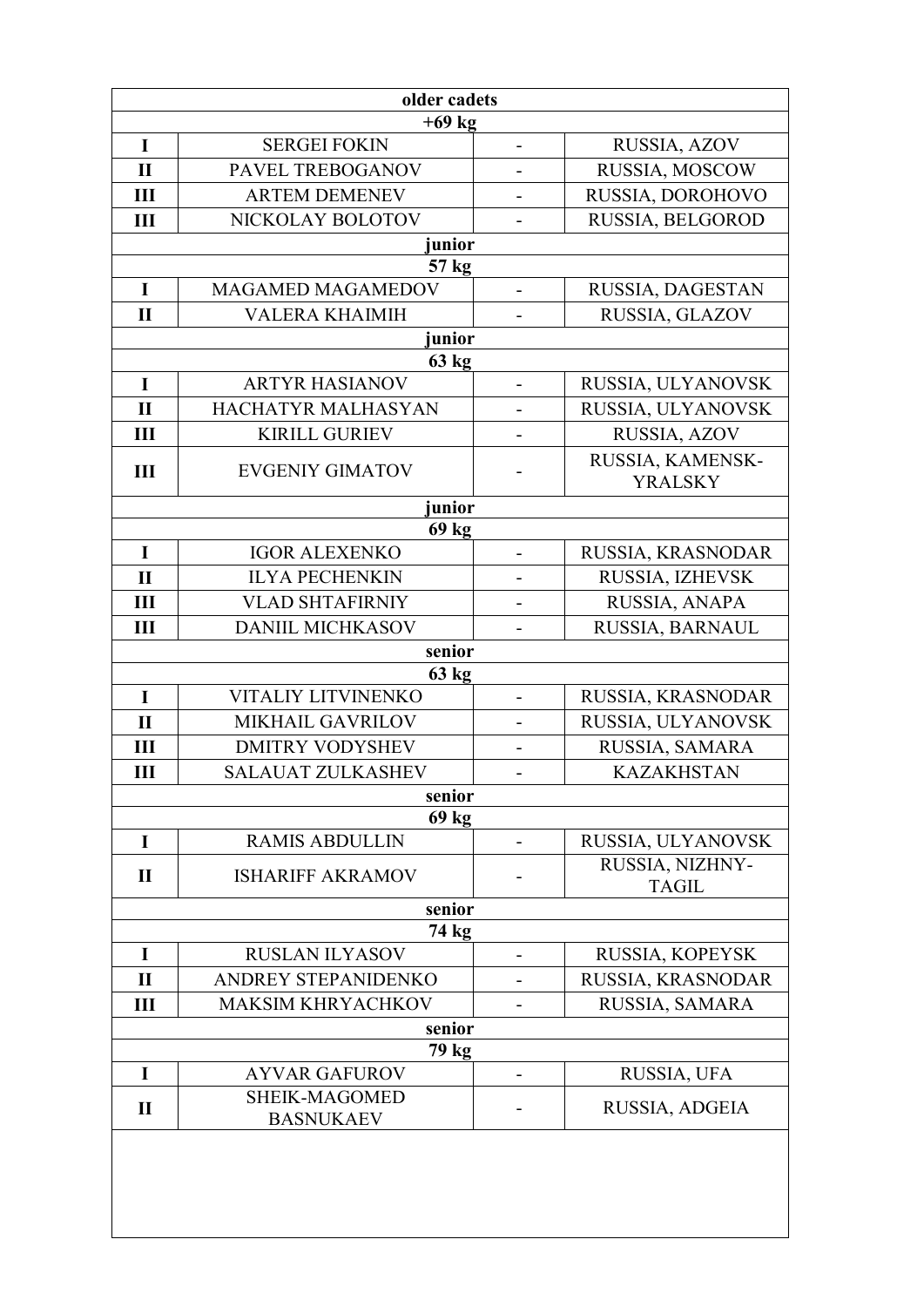| senior       |                           |                          |                                        |
|--------------|---------------------------|--------------------------|----------------------------------------|
|              | 84 kg                     |                          |                                        |
| I            | <b>SERGEI ZHUKOV</b>      | $\overline{\phantom{0}}$ | RUSSIA, ULYANOVSK                      |
| $\mathbf{I}$ | <b>RUSLAN TUPIKIN</b>     |                          | RUSSIA, IZHEVSK                        |
| Ш            | <b>JAYDEV MHAMANE</b>     |                          | <b>INDIA, PUNE</b>                     |
| Ш            | <b>SERGEY PETROV</b>      |                          | RUSSIA, ULYANOVSK                      |
|              | senior                    |                          |                                        |
|              | 89 kg                     |                          |                                        |
| $\mathbf I$  | <b>VIKTOR ZHEMKOV</b>     |                          | RUSSIA, ULYANOVSK                      |
| $\mathbf{I}$ | <b>ANTON VYUSHIN</b>      |                          | RUSSIA, OMSK                           |
|              | senior                    |                          |                                        |
|              | 94 kg                     |                          |                                        |
| $\mathbf I$  | <b>ALEKSANDR SOLOVIEV</b> |                          | RUSSIA, CHAIKOVSKY                     |
| $\mathbf{I}$ | <b>VICTOR NEKRASOV</b>    | -                        | RUSSIA, PERM                           |
| Ш            | YURIY VOYNOV              |                          | RUSSIA, OMSK                           |
| senior       |                           |                          |                                        |
|              | $+94$ kg                  |                          |                                        |
| $\mathbf I$  | <b>FILIPP SALUGIN</b>     | $\overline{a}$           | RUSSIA, OMSK                           |
| $\mathbf{I}$ | <b>ANDREY BATYAEV</b>     |                          | RUSSIA, ULYANOVSK                      |
| III          | <b>NILESH SHELAR</b>      | -                        | <b>INDIA, PUNE</b>                     |
| III          | DASTANBEK ALTIWBAYEV      |                          | <b>UZBEKISTAN,</b><br><b>BUKHARA</b>   |
| veterans     |                           |                          |                                        |
|              | 89 kg                     |                          |                                        |
| $\mathbf I$  | <b>KARIMOV DAULET</b>     | $\overline{\phantom{0}}$ | <b>KAZAKHSTAN</b>                      |
| $\mathbf{I}$ | <b>VLADISLAV GURIEV</b>   |                          | RUSSIA, BOGUCHAN                       |
| Ш            | <b>JURIJ SHAHMATOV</b>    | -                        | RUSSIA, ROSTOV                         |
| Ш            | <b>SERGEI YAKOVENKO</b>   | $\overline{a}$           | RUSSIA, TULA                           |
| veterans     |                           |                          |                                        |
| $+89$ kg     |                           |                          |                                        |
| I            | YERZHAN SHEGENOV          |                          | KAZAKHSTAN, UST-<br><b>KAMENOGORSK</b> |
| $\mathbf{I}$ | <b>SERGEY LITVINENKO</b>  | -                        | RUSSIA, KRASNODAR                      |
| Ш            | <b>FANIL ULDANOV</b>      |                          | RUSSIA, SIBAY                          |
| Ш            | <b>VLADIMIR ANDRUSOV</b>  |                          | RUSSIA, VELIKIE-LUKI                   |

**LIGHT CONTACT, female** 

| <b>Place</b>   | <b>First name, Last name</b> | Category | Country        |
|----------------|------------------------------|----------|----------------|
| younger cadets |                              |          |                |
| $32$ kg        |                              |          |                |
|                | <b>TANIA ZAPUPRIAEVA</b>     |          | RUSSIA, MOSCOW |
| Н              | YULIA STANOVOVA              |          | RUSSIA, KALUGA |
|                |                              |          |                |
|                |                              |          |                |
|                |                              |          |                |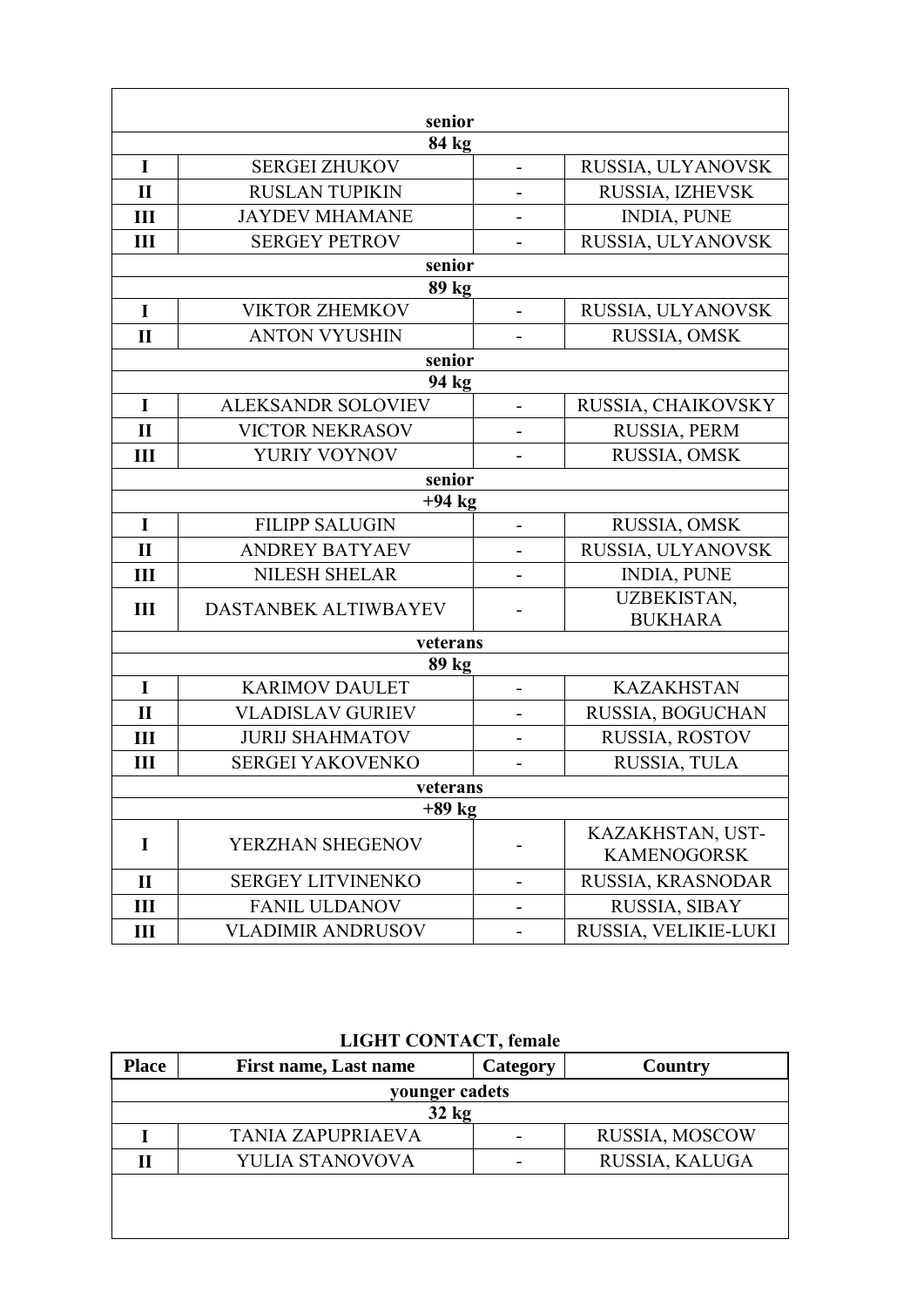| younger cadets |                             |                          |                                 |
|----------------|-----------------------------|--------------------------|---------------------------------|
|                | 37 kg                       |                          |                                 |
| I              | <b>EKATERINA GONCHARUCK</b> | $\overline{a}$           | RUSSIA, ANAPA                   |
| $\mathbf{I}$   | <b>ALERA BARKAN</b>         |                          | RUSSIA, NIZHNY-<br><b>TAGIL</b> |
| III            | <b>JULIA VOROBJOVA</b>      |                          | RUSSIA, KALUGA                  |
| III            | YULA BULATOVA               |                          | RUSSIA, NOVY<br><b>URENGOY</b>  |
|                | younger cadets              |                          |                                 |
|                | $42$ kg                     |                          |                                 |
| I              | <b>KARINA ANIKINA</b>       |                          | RUSSIA,<br><b>CHELYABINSK</b>   |
| $\mathbf{I}$   | <b>KARINA VALEEVA</b>       |                          | RUSSIA, IZHEVSK                 |
| III            | <b>TATIANA MITINA</b>       |                          | RUSSIA, ASTRAKHAN               |
| III            | ANASTASIA KORMILCHENKO      | $\overline{\phantom{a}}$ | RUSSIA, TAGANROG                |
|                | younger cadets              |                          |                                 |
|                | $+47$ kg                    |                          |                                 |
| $\bf{I}$       | <b>LUBOV CUGROBOVA</b>      |                          | RUSSIA, MOSCOW                  |
| $\mathbf{I}$   | <b>IRINA SYCHEVA</b>        |                          | RUSSIA, IRKUTSK                 |
| $\mathbf{III}$ | <b>DARIA MATVEEVA</b>       |                          | RUSSIA,<br><b>NOVOPAVLOVSK</b>  |
|                | older cadets                |                          |                                 |
|                | $46 \text{ kg}$             |                          |                                 |
| $\mathbf I$    | <b>ALEKSANDRA PUCK</b>      | $\overline{\phantom{0}}$ | RUSSIA, ARMAVIR                 |
| $\mathbf{I}$   | ANASTASIYA KOSTINA          | $\overline{a}$           | RUSSIA, ZELENOGRAD              |
| Ш              | VICTORIA IVANOVA            |                          | RUSSIA, SEVASTOPOL              |
|                | older cadets                |                          |                                 |
|                | 55 kg                       |                          |                                 |
| I              | <b>ALINA LIPUHINA</b>       |                          | RUSSIA,<br><b>CHELYABINSK</b>   |
| $\mathbf{I}$   | <b>JULIYA YUR'EVA</b>       |                          | RUSSIA, VALUIKI                 |
| Ш              | <b>LIZA DUMCHEVA</b>        |                          | RUSSIA, KALUGA                  |
| Ш              | VALERIIA TSUPOVA            |                          | RUSSIA, BELGOROD                |
| older cadets   |                             |                          |                                 |
|                | <b>60 kg</b>                |                          |                                 |
| I              | YULIA LOHMACHEVA            |                          | RUSSIA, NIZHNY-<br><b>TAGIL</b> |
| $\mathbf{I}$   | <b>ALENA GORCHINSKAY</b>    |                          | RUSSIA,<br><b>ST.PETERBURG</b>  |
| junior         |                             |                          |                                 |
| 55 kg          |                             |                          |                                 |
| I              | <b>ANNA OPACHEVA</b>        |                          | RUSSIA, IZHEVSK                 |
| $\mathbf{I}$   | <b>OLGA GOLUBEVA</b>        |                          | RUSSIA, SARATOV                 |
| senior         |                             |                          |                                 |
|                | $55$ kg                     |                          | RUSSIA,                         |
| I              | <b>VALERIYA KOLOSHEINA</b>  |                          | <b>NOVOROSSIYSK</b>             |
| $\mathbf{I}$   | ANASTASIYA GRINEVICH        | -                        | RUSSIA, OMSK                    |
| Ш              | <b>GALINA ZABRODINA</b>     |                          | RUSSIA, UFA                     |